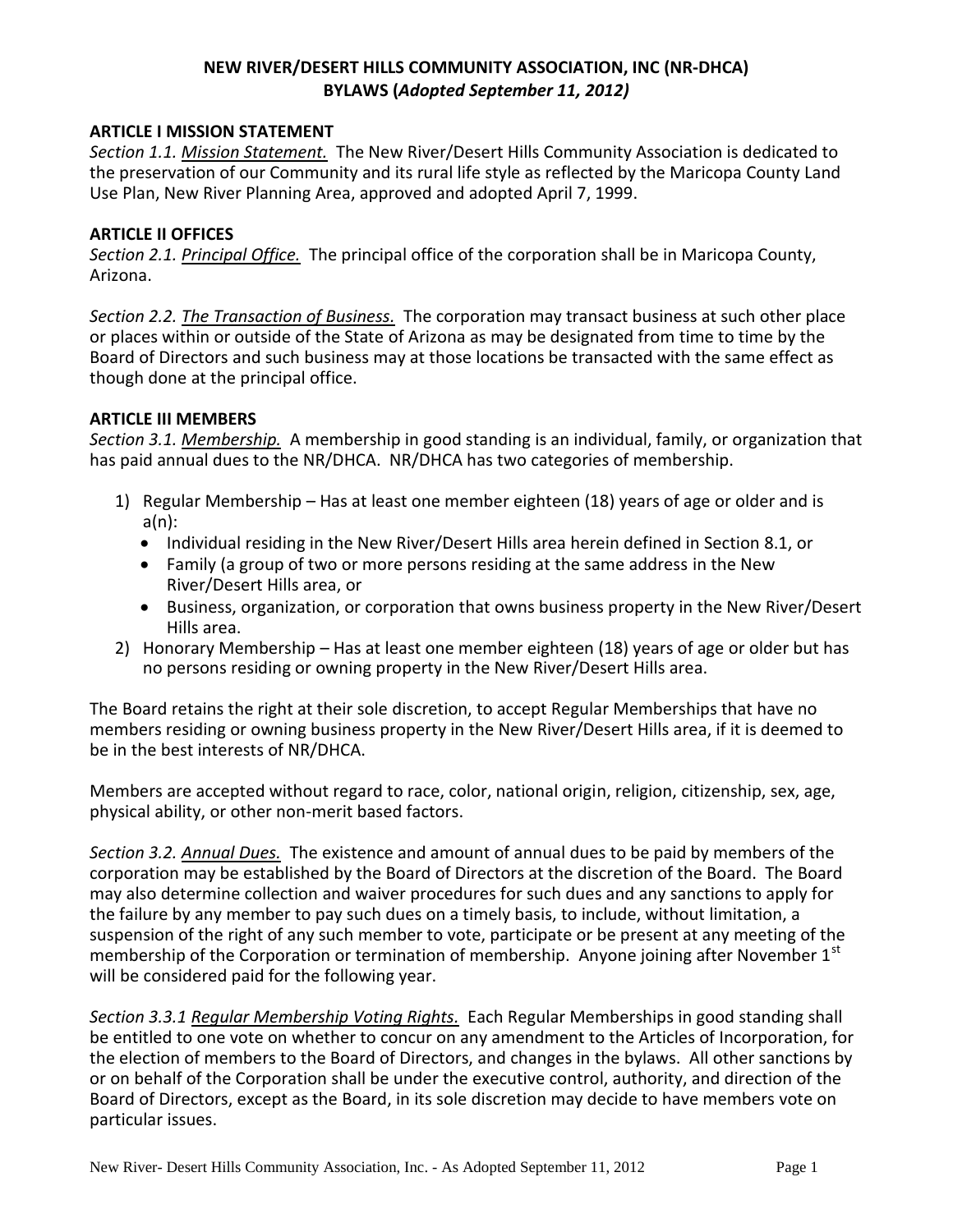- Memberships can submit their vote by mail, facsimile, or other secure electronic method if received by stated deadline.
- Voting at meetings may be by a show of hands or voice vote of those present, or by written ballot as determined by the presiding officer.
- Proxy voting shall be permitted. Appointment of a proxy by a Regular Membership shall be made on a form adopted by the Board and submitted by electronic communications or by mail. Proxies submitted via electronic written communications (e.g. facsimile or email) shall be digitally signed and returned from the present member's electronic communications address on file with the Board of Directors.
- All valid proxies shall be executed according to the Constitution and State Laws of Arizona.

# *Section 3.3.2 Honorary Membership Voting Rights*

- Honorary Memberships shall not be entitled to a vote on whether to concur on any amendment to the Articles of Incorporation, for the election of members to the Board of Directors, and changes in the bylaws.
- Honorary Memberships represented on a committee shall be entitled to one vote in committee meetings.

*Section 3.4. Special Meeting of Members.* Special meeting of members may be held any place within the State of Arizona upon the call of the President, Secretary, one-third of the members of the Board of Directors, or ten of the memberships of the corporation in good standing. Only such business as specified in the notice of any special meeting may be transacted at that special meeting.

*Section 3.5. Notice of Meetings.* Notice of each meeting of members, which shall state the place, day, hour of the meeting and the reason for the meeting, shall be given by the Board of Directors to the members.

- Notice of each meeting will be provided to members via the Corporation's website. The notice shall also be delivered by electronic written or voice communications (e.g., phone, facsimile or email) or, if an electronic communications is not possible, by US mail.
- Notice is given by electronic communications shall be deemed to be delivered upon successful transmission of the message. Notice given by US mail shall be deemed to be delivered three business days from being deposited in the United States mail. Any known delivery error shall be investigated.
- A notice of any meeting at which it is proposed to repeal, alter, or amend all or part of the Articles of Incorporation or Bylaws shall contain a full description of the proposed repeal, alteration, or amendment including the full text of any proposed additions or deletions to the Articles or Bylaws.

*Section 3.6. Quorum.* At any meeting of the members, the presence of 12 or more of the memberships shall constitute a quorum. In the absence of a quorum, the meeting shall be adjourned from time to time until a quorum can be present. At a duly organized meeting, members present can continue to do business until adjournment even though enough members withdraw from the meeting to leave less than a quorum.

*Section 3.7. Conduct of Meetings.* Meetings of the membership may be conducted in accordance with Robert's Rules of Order at the discretion of the presiding officer.

*Section 3.8. Membership Transfer Restriction.* No member shall have the right or power to transfer, pledge, sell, assign, or otherwise dispose of any right, title, or interest in or to membership in the corporation.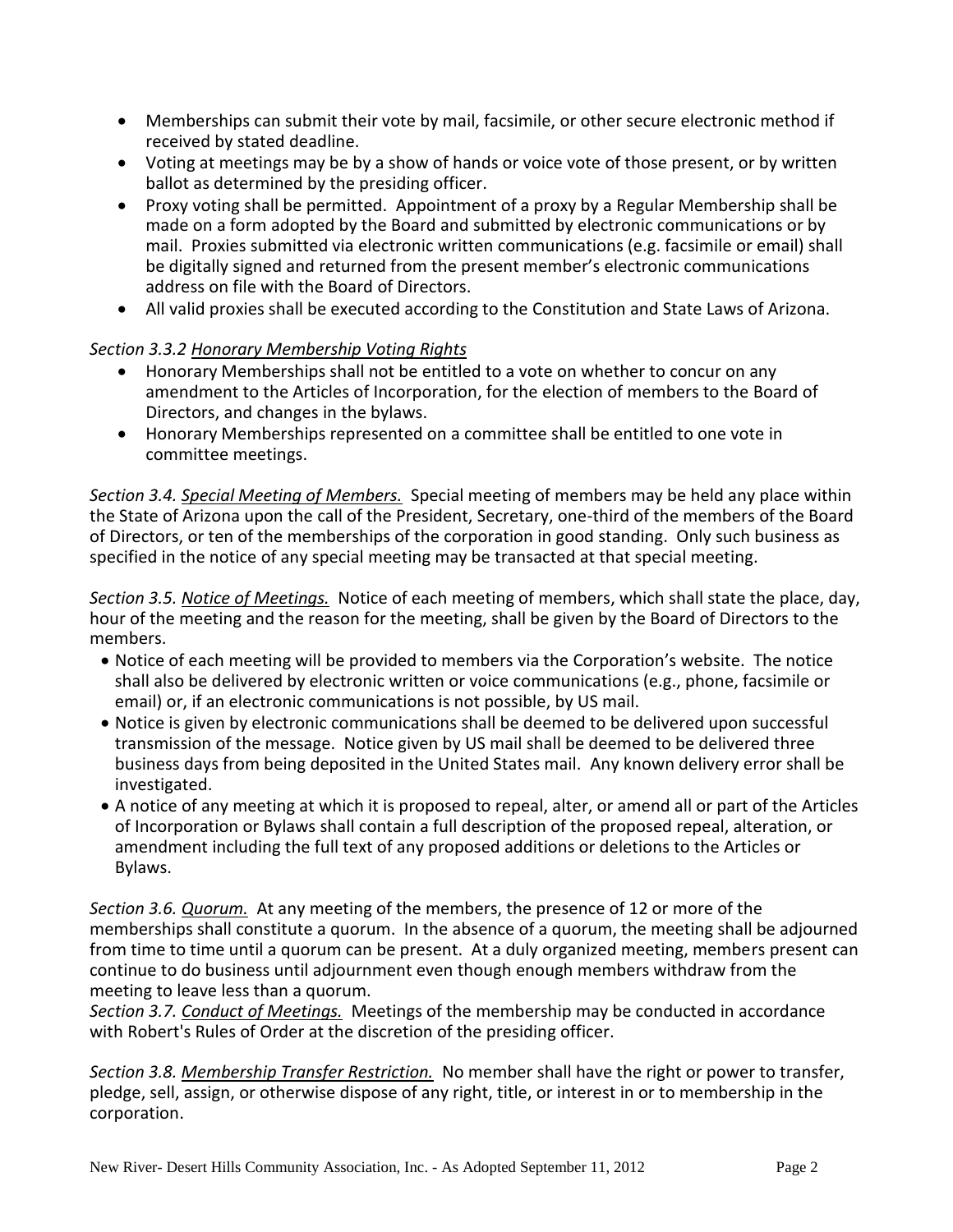*Section 3.9. The Termination of Members.* Membership in the Corporation shall be forfeited whenever the Board of Directors of the Corporation, by a vote of two-thirds of its members, shall determine forfeiture is appropriate for good cause*.*

# **ARTICLE IV BOARD OF DIRECTORS**

*Section 4.1. Number, Qualification and Election.* The Board of Directors of the Corporation shall consist of not less than five (5) persons and not more than eleven (11) persons. The total number of board members shall be an odd number. The number of directors may be increased or decreased by a majority vote of the full board of directors at any meeting called for that purpose.

- Each director must be a member in good standing as is defined for a Regular Membership in Section 3.1
- Shall be elected to serve for two years. There shall be no restriction of a Board member serving successive terms in office.
- Elections shall be held at the March annual meeting of the membership at which a quorum exists or the first successive membership meeting at which a quorum of eligible voting memberships exists.
- Openings on the Board shall be filled starting with the candidate receiving the highest number of votes on down until all vacancies are filled. See Section 3.1 Voting Rights.
- Board members shall be elected by a majority vote of the memberships present who are eligible to vote, except as otherwise provided herein.

*Section 4.2. Vacancies.* A vacancy on the Board of Directors for an un-expired term shall be filled by the Board of Directors from among regular of the Corporation for the balance of the vacating member's term of office. A member of the Board of Directors shall vacate his or her Board membership if that member is absent for more than three consecutive meetings without good cause. Good cause shall be within the sole discretion of a majority of the remaining members of the Board of Directors.

*Section 4.3. Powers and Duties.* It shall be the duty of the Board of Directors to:

- Direct the management of property and affairs of the Corporation.
- Exercise all corporate powers granted to the Corporation.
- Appoint the officers of the Corporation.
- Adopt the initial bylaws of the Corporation.
- Amend or rescind the Bylaws of the Corporation.
- Establish ad hoc and standing committees of the Corporation.
- Appoint committee chairmen.
- Either appoint committee members or to delegate such authority to the chairmen of each committee.
- Exercise the removal powers conferred by these Bylaws.

Generally, and without limitation, except as may be contained in the Articles of Incorporation and by these Bylaws, the Board shall have the general power and authority to operate, manage and control the concerns, affairs and business of the Corporation and shall operate the Corporation in a prudent and careful manner.

*Section 4.4. Resignation.* Any director may resign at any time by giving written notice of resignation delivered to the Board of Directors. Such resignation shall take effect at the time specified therein and, unless otherwise specified, the acceptance of such resignation shall not be necessary to make it effective.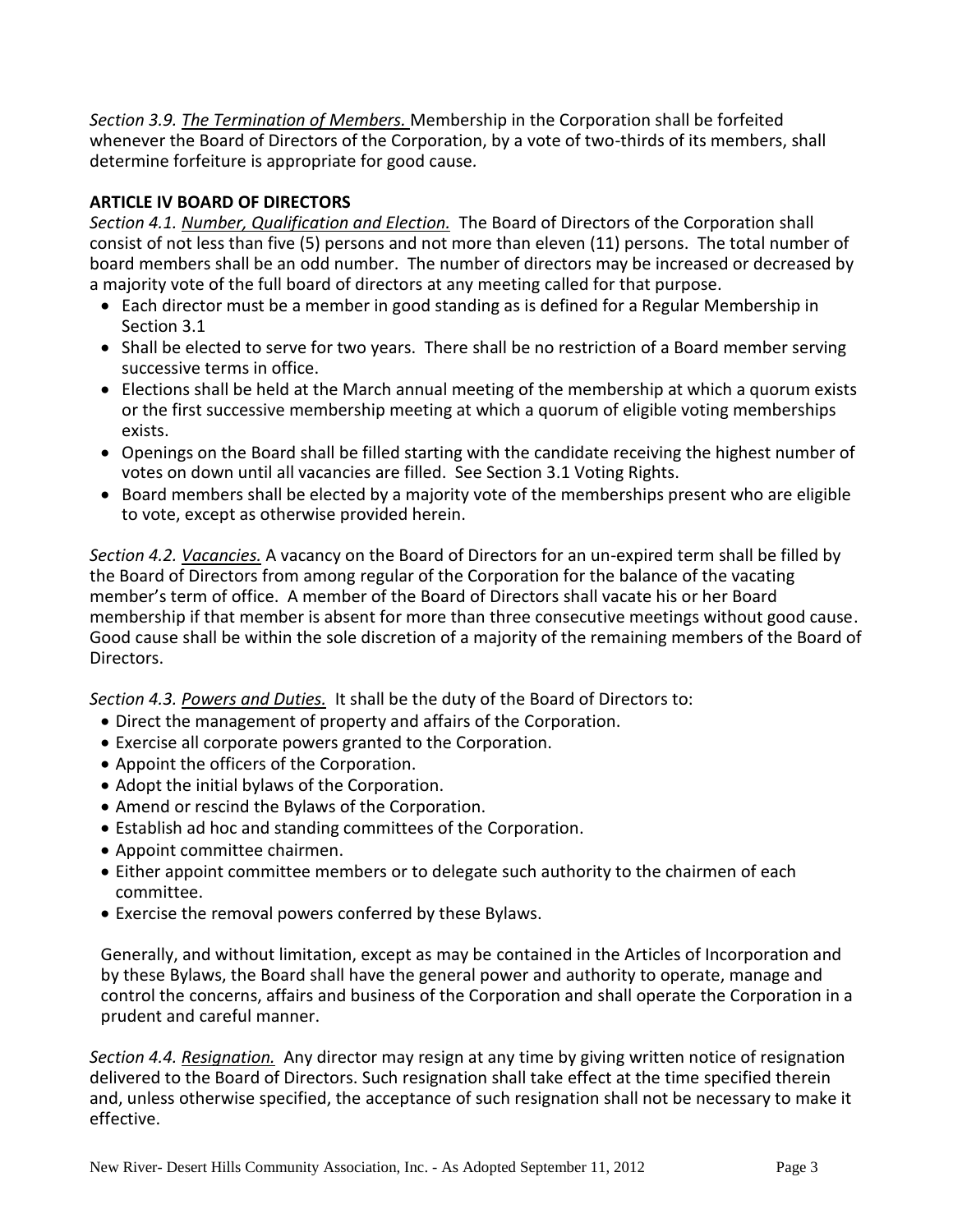*Section 4.5. Removal Powers.* Except as otherwise provided herein, the Board of Directors shall have the power and authority to remove any committee appointee or chairman, any officer or any director by a vote of a simple majority of the complete Board of Directors at any meeting called for that purpose or at any regular meeting of the Board of Directors where all members of the Board have been notified in written or electronic communications at least one week in advance of a proposal to vote on a removal. No removal action shall be taken by the Board of Directors until the appointee, officer or Board member has been advised of the specific charges for removal, given a reasonable time to prepare a response, and afforded a hearing before the Board of Directors.

*Section 4.6. Meetings.* Except as otherwise provided herein, meetings of the Board of Directors may be held at any time and at any place upon not less than three days' notice by the President, Secretary or by one-third of the members of the Board. Either before or after a meeting of the Board of Directors, a director may waive written notice of the meeting, and such waiver shall be deemed the equivalent of having received notice. Special emergency meetings may be held upon a minimum of twenty-four (24) hours notice to at least a quorum of the directors upon reasonable efforts to notify all Directors.

*Section 4.7. Quorum.* A simple majority of the current membership of the Board of Directors shall constitute a quorum. The concurrence of a majority of the members of the Board of Directors present at a meeting at which a quorum is present shall be necessary to conduct the business of the Board, except as otherwise provided herein. Less than a quorum may adjourn the meeting to a later date, when the meeting may be held without further notice.

- The Board shall permit any or all members to participate in a regular or special Board meeting through the use of any means of communication by which all members participating may simultaneously communicate/interact during the meeting.
- A Board member participating in a meeting by this means is deemed to be present in person at the meeting.

*Section 4.8. Voting.* At any meeting of the Board of Directors, each director shall be entitled to one vote. Proxies may not execute voting rights. Polling of the board using written electronic communications may be done to create a record of the voting on a particular issue.

*Section 4.9. Adjournments.* Any meeting of the Board of Directors may be adjourned. Notice of the adjourned meeting or of the business to be transacted thereat; other than by announcement at the meeting, at which the adjournment is taken shall not be necessary. At an adjourned meeting at which a quorum is present or represented, any business may be transacted which could have been transacted at the meeting originally called.

### **ARTICLE V OFFICERS**

*Section 5.1. Designation of Titles.* The titles of the officers of the corporation shall include, but not be limited to President, Vice President, Secretary, Treasurer, and such other officers as may be necessary or expedient for the proper conduct of the business of the corporation as may from time to time be determined by the Board of Directors. The same person may hold any two or more of such offices except those of President and Secretary and of Treasurer and Secretary. The Board of Directors may leave any office vacant indefinitely, so long as there is a President or a Vice President and a Secretary.

*Section 5.2. Selection, Term and Removal.* The Board shall elect officers annually at the first BOD meeting following the election of Directors at the Annual Meeting of the Membership.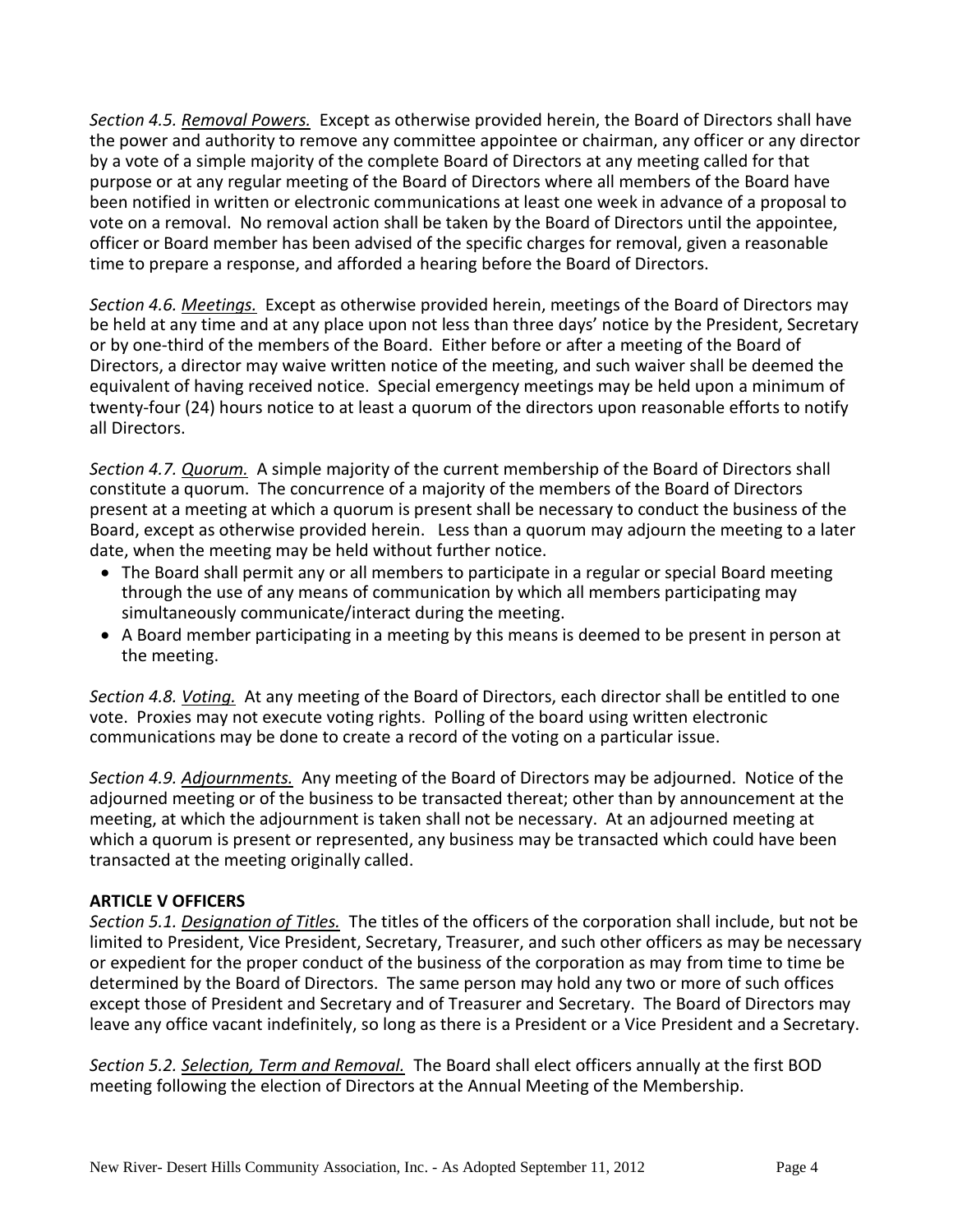*Section 5.3. Resignation and Vacancies.* Any officer may resign at any time by giving written notice of such resignation to the Board of Directors. Such resignation shall take effect at the time specified therein and, unless otherwise specified, the acceptance of such resignation shall not be necessary to make it effective. A vacancy in any office may be filled by the Board of Directors.

*Section 5.4. President.* The President shall preside at all meetings of the members and the Board of Directors. The President shall be the chief executive officer of the corporation, subject to the policies established by the Board of Directors.

*Section 5.5. Vice President.* The Vice President shall have all the powers and perform all the duties of the President in case of the temporary absence of the President or in case of his or her temporary inability to act unless otherwise restricted by the Board. In case of the permanent absence or inability of the President to act, the office shall be declared vacant by the Board of Directors and a successor chosen by the Board.

*Section 5.6. Secretary.* The Secretary shall see that the minutes of all meetings of members, the Board of Directors, and all committees are kept and communicated to the webmaster and newsletter editor. The Secretary will assist the President as directed with correspondences, press releases, and other communications.

*Section 5.7. Treasurer.* The treasurer shall have general custody of all the funds and financial assets of the Corporation except such as may be required by law to be deposited with any state official and see to the deposit of the funds of the corporation at such bank or banks as the Board of Directors may designate. Regular books of account shall be kept under the Treasurer's direction and supervision, and the Treasurer shall render financial reports to the President and directors at proper times. The Treasurer shall have charge of the preparation and filing of such financial and other reports and returns as may be required by law.

#### **ARTICLE VI COMMITTEES**

*Section 6.1. General.* The Board of Directors may at any time designate standing or ad hoc committees having or exercising the authority or a portion of the authority of the Board of Directors in the management of the Corporation as the Board may deem advisable, may fix the terms and duties of such committees and may appoint and, pursuant to these Bylaws, remove their personnel. Members of such committees shall be Regular or Honorary Memberships of the Corporation.

*Section 6.2. Records of Committees.* Each committee will provide an oral or written report to the Board of Directors on activities and meetings undertaken. That report will be preserved with the minutes of the Board of Directors.

*Section 6.3. Notice of Committee Meetings.* The chair of the committee or the secretary of the corporation shall give notice of all committee meetings.

*Section 6.4. Resignation.* Any member of any committee may resign at any time by giving written notice of such resignation to the Board of Directors. Such resignation shall take effect at the time specified therein and, unless otherwise specified, the acceptance of such resignation shall not be necessary to make it effective. The Board of Directors in accordance with these Bylaws may remove any member of any committee.

*Section 6.5. Vacancies.* A vacancy on any committee may be filled for the un-expired portion of the term in the same number in which original appointment to such committee is made.